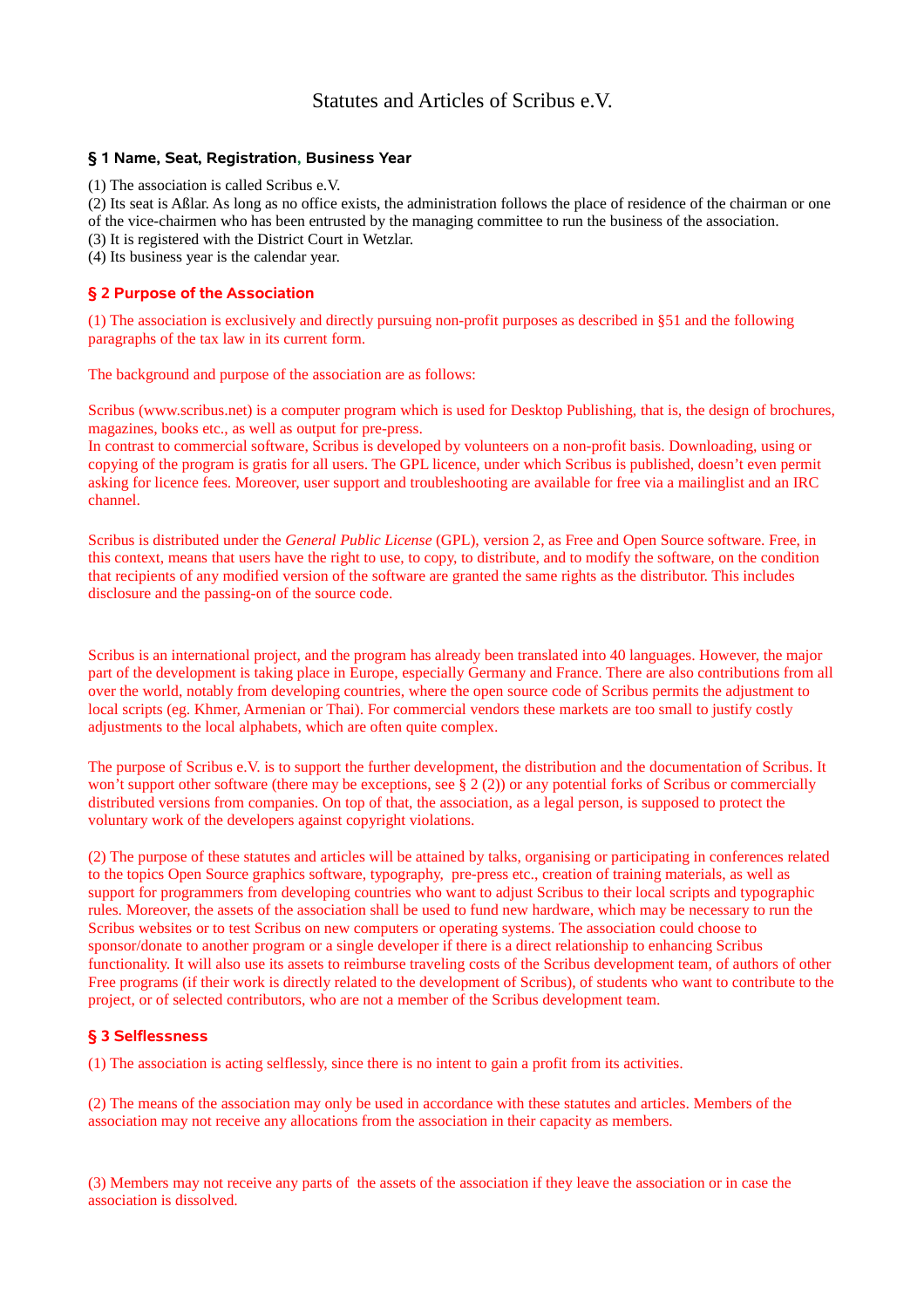(4) No person may be a beneficiary of expenses that are at odds with purpose of the association or that are unreasonably high.

## **§ 4 Membership**

(1) Any natural or legal person that supports the goals of the association may become a member.

(2) The managing committee will decide on any written application for membership.

(3) The membership ends by means of withdrawal, disqualification or death.

(4) Withdrawal of a member is only possible by the end of each quarter. It has to happen in writing to the chairman within a time frame of two weeks before the end of the quarter.

(5) In case a member is acting against the goals and interests of the association or hasn't paid any subscription fees for 12 months, in spite of having received a reminder, the managing committee may exclude the member, the exclusion becoming effective immediately. In general, an amicable solution is preferred.

The member must have an opportunity to justify himself or to make a statement, before he can be excluded. The decision for exclusion can be appealed by the member within 3 months after having received the decision. In this case, the general meeting will have to decide. The member is suspended from all rights and duties until the general meeting has taken a decision.

#### **§ 5 Subscription Fees**

Members have to pay subscription fees, the amount of which is to be determined by the general meeting. To determine the amount and its maturity, a simple majority at the general meeting is sufficient. The fees will be voted upon during each general meeting. They will be published to all members in a separate document, the scale of fees.

#### **§ 6 Executive Bodies**

The executive bodies are a) the managing committee b) the general meeting

#### **§ 7 The Managing Committee**

(1) The managing committee consists of 3 persons, namely the chairman and two vice chairmen. It represents the association in court and out of court. It takes one person of the managing committe to act on behalf on the association.

(2) The managing committee is elected by the general meeting for two years. Re-electing of its members is possible. The chairman will be elected in a separate election. The incumbent managing committee will remain in duty until successors are elected.

(3) The managing committee has to run the daily business of the association. It especially has the following duties: The committee has to work voluntarily. It may hire a secretary to run the daily business. This secretary has the right to participate in meetings of the managing committee, but he has no decisive vote.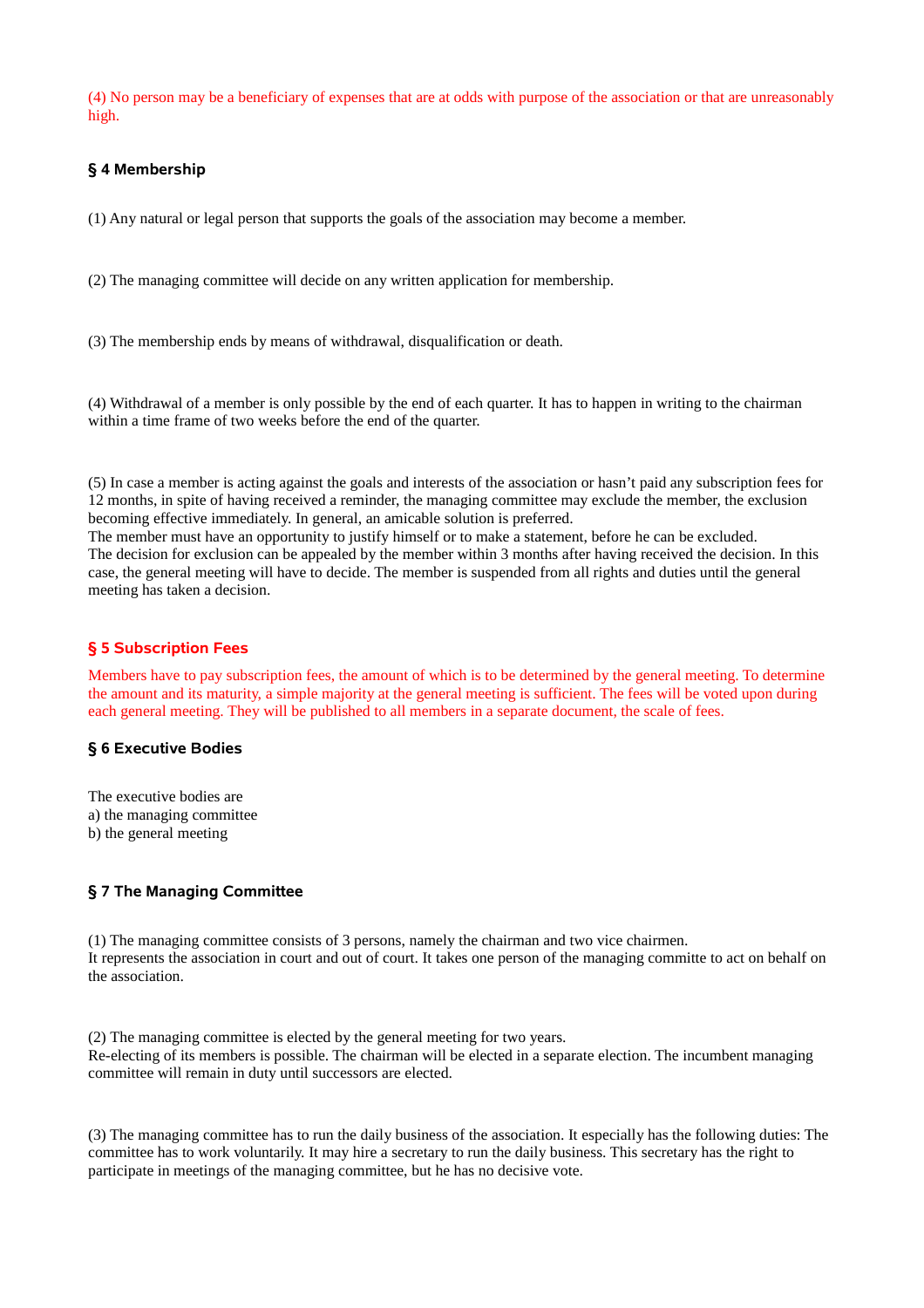(4) Meetings of the managing committee need to take place at least once a year. Members of the committee have to be invited in writing (via mail or e-mail) at least 14 days in advance of the meeting. The committee constitutes a quorum if all members participate in a meeting.

(5) The managing committee decides with a simple majority of votes.

(6) In cases of urgency, decisions of the managing committee can also be taken in writing (via mail or e-mail) or by phone if all of its members agree to either procedure in writing (via mail or e-mail) or by phone. Decisions which are taken in writing or by phone, have to be written down and be signed by the chairman or another member of the managing committee.

## **§ 8 General Meeting**

(1) The general meeting has to take place at least once in a year.

(2) An extraordinary general meeting has to take place if the interests of the association require such a meeting or if 30% of the members ask for it in writing and by declaring the reasons.

(3) The call for the general meeting has to happen in writing (via mail or e-mail), at least 4 weeks in advance and by making available the agenda. The 4-week period begins with the sending of the invitation letters with the date as per postmark or the electronic time stamp of an email invitation. An invitation is valid if it has been sent to the last known address of the member. Members can ask the managing committee to add further topics to the agenda until 2 weeks before the general meeting. The requests have to be in writing (via mail or e-mail). The managing committee has to publish the final agenda on the internet one week before the meeting. The internet address has to be announced to all members in writing (via mail or e-mail).

(4) The general meeting is the highest executive body of the association and it's in principle responsible for all tasks of the association, unless certain tasks have been delegated to other bodies of the association.

The major task of the general meeting is to vote on the annual statement of accounts and the annual report and thus the exoneration of the managing committee. It has to elect two auditors, who must not be member of the managing committee or an employee of the association, to check the accounting and the annual statement. They will report to the general meeting directly.

The general meeting will also decide on, eg.:

- a) exemption from charges,
- b) tasks of the association,
- c) buying and selling real estate,
- d) investments,
- e) taking up loans of more than € 200.—,
- f) the rules of procedure,
- g) subscription fees,
- h) changes to the statutes and articles,
- i) dissolution of the association.

(5) Each general meeting that has been called according to the statutes will constitute a quorum, independent of the number of members who appeared to vote. Each member has one vote.

(6) The general meeting will take decisions with a simple majority.